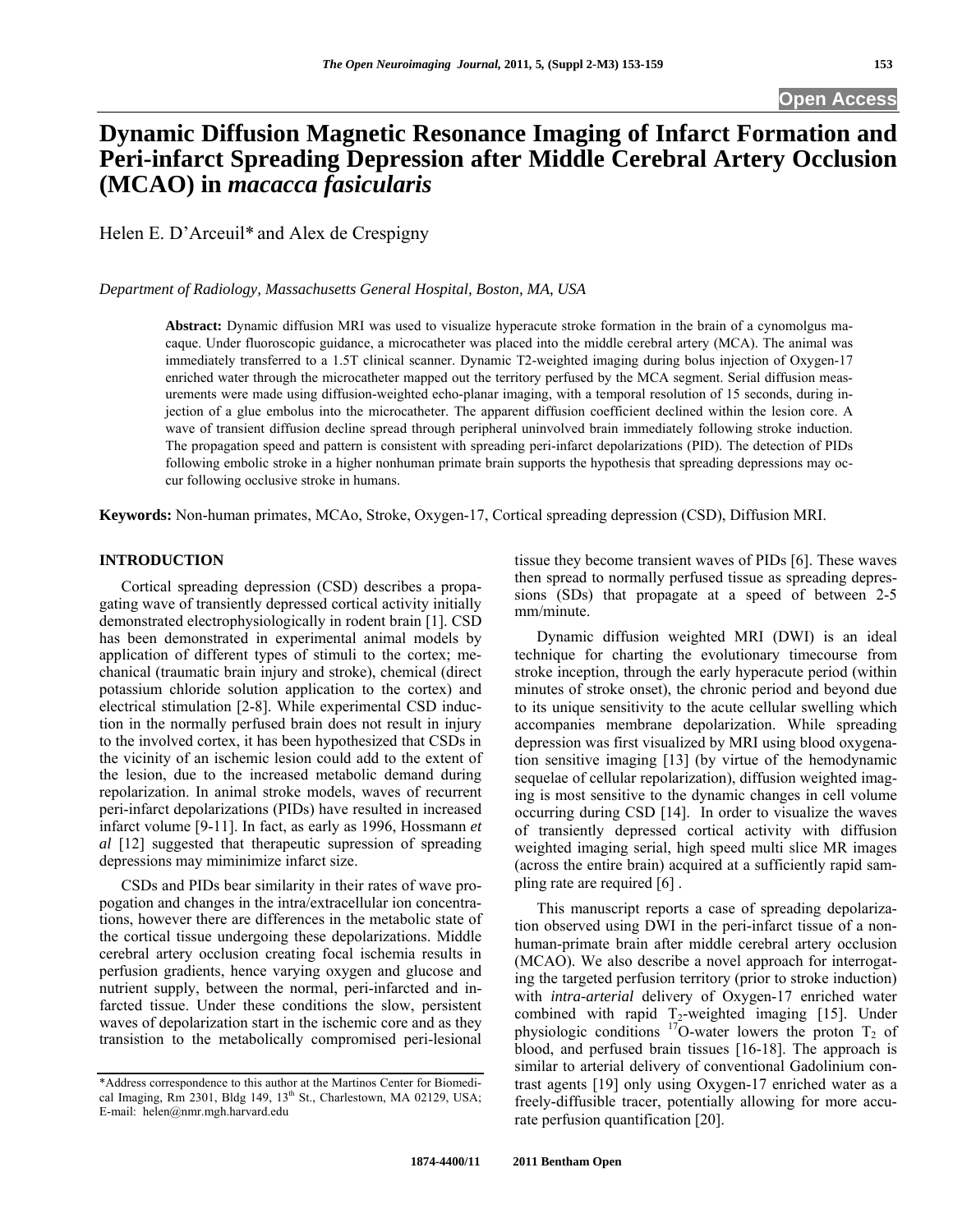#### **METHODS**

### **Animal Preparation**

 All animal procedures were approved by the animal committee of our institution. The detailed procedures for animal handling and stroke creation have been previously described [21]. The animals was kept warm, mechanically ventilated and physiological signs monitored throughout the entire experiment. Briefly, while under anesthesia (Propofol/Remifentanil, continuous i.v. infusion) the right middle cerebral artery (MCA) of a cynomolgus macaque was cannulated with a Prowler 10® angiographic microcatheter. The microcatheter was introduced through a guide catheter, over a micro guidewire, into the femoral artery and navigated into the MCA under X-ray fluoroscopic guidance. The microcatheter was advanced until there was resistance (it became occlusive) then pulled back slightly and the catheter fixed to the animals's leg to prevent its movement. A final angiogram was performed to confirm normal perfusion prior to transfer to the MRI scanner.

### **MRI and Stroke Induction**

 The animal was transferred to a 1.5 Tesla MR scanner (GE Signa) adjacent to the fluoroscopy suite. Following pilot and baseline scans, Oxygen-17 saline solution (0.5ml of a  $20\%$  <sup>17</sup>O-enriched solution) was delivered intraarterially as a rapid bolus through the microcatheter during serial EPI scanning in order to measure local brain perfusion. Singleshot EPI parameters were: TR 2 sec, TE 80 ms, FOV 120 X 120 mm, Matrix 64 X 64, slice thickness 3mm, 12 contiguous axial slices. Dynamic scans were acquired for a period of 2 minutes (60 time points) during the bolus experiment.

 Stroke was effected by injection of cyanoacrylate adhesive (ethyl cyanoacrylate mixed with Ethiodol, a radiopaque contrast agent), as detailed in [21], during continuous diffusion weighted EPI scanning. Diffusion imaging parameters were as follows: spin-echo DWI-EPI,  $TE = 70$ ms,  $TR = 5s$ , slice thickness = 3mm,  $FOV = 120 \times 120$ , Matrix = 128 x 128, 12 contiguous axial slices, one acquisition at  $b \approx 25$ s/mm<sup>2</sup> and two acqusitions at  $b = 1000$  s/mm<sup>2</sup> per 'set' with diffusion weighting along the Z direction (superior-inferior). Acquisition of each set of images (for one diffusion measurement) took 15 seconds. A total of 80 sets of images were acquired over 20 minutes, glue (occluded the MCA to cause cerebral ischemia) was injected after the  $5<sup>th</sup>$  diffusion image set. At the end of the dynamic imaging series, the microcatheter was removed (without moving the animal) and the stroke was monitored for the next 3 hours using diffusion tensor EPI,  $T_2$ -weighted and gradient echo imaging. Additionally, a high resolution 3D spoiled gradient echo (SPGR) scan was acquired at approximately one hour post-occlusion for anatomical reference.

### **Data Processing**

 All images were transferred off-line to Linux workstations for analysis (MRVision, Redwood City, CA). The  $T_2$ weighted signal intensity from the bolus injection of Oxygen-17 enriched water was converted to a change in transverse relaxation rate  $(AR2)$  according to:

 $\Delta R2 = -\ln(S_t/S_0)/TE \propto [H_2^{17}O]$ 

where  $S_0$  is the average of the pre-injection time-points, and  $S_t$  is the signal intensity after tracer injection at time 't', TE is the echo time, and  $[H_2^{\ 17}O]$  the contrast agent concentration in the tissue. The area under the  $\Delta R2$  curves was integrated to generate relative cerebral blood volume (rCBV) maps.

 Each set of DWI images were fitted to a monoexponential function to yield ADC maps. In order to highlight changes in diffusion due to the glue embolus injection, an average baseline ADC map (mean of the first 5 timepoints) was subtracted from all subsequent maps to generate a ADC series. These serial ADC maps were analyzed to detect any transient diffusion changes due to PIDs. The function modelling the shape of the PID transients was constructed of two back-to-back exponentials, as described by Kastrup *et al*. [22], as shown below

$$
A * ((1 - exp(-(TTP - t)/Tdec)) + c) for t < TTP
$$
  

$$
A * ((1 - exp(-(t - TTP)/Trec)) + c) for t > TTP
$$

where TTP is the time point of the greatest ADC change (time-to-peak), Tdec and Trec are the exponential time constants for the decay and recovery part of the transient, and A, c are constants. Correlation coefficients, r, were calculated between the fitted model function and the measured ADC timecourse for each voxel and thresholded at  $r = 0.45$ . This threshold excluded most voxels with no ADC change in the brain as well as any background noise, while selecting voxels with a visually apparent transient ADC decline as well as voxels with persistent ADC decline. The timepoint of peak ADC decline (time-to-peak, TTP) resulting from the fitting process was extracted and mapped. Manually defined regions of interest (ROIs) were drawn on the serial ADC and TTP maps within the stroke lesion core and periphery. Inplane propagation velocity of the ADC transient was estimated on the most superior slice (slice 12) by fitting a straight line to the TTP vs linear displacement relationship, for 3 collinear ROIs

# **RESULTS**

Pre-occlusion injection of  $H_2$ <sup>17</sup>O enriched water through the microcatheter resulted in 30-50% decrease in signal intensity in the T2-weighted EPI scans, see Fig. (**1**). The bolus transit was very rapid, typically lasting only about 4 seconds since the tracer was injected directly into the middle cerebral artery (i.e. there was little dilution of the bolus, as would be the case for a venous injection). After the bolus passage, the signal did not return to baseline as would be the case for conventional Gadolinium based contrast agents (which remain intravascular in normal brain) but increased slowly, reflecting the gradual washout of extravasated  $H_2$ <sup>17</sup>O from perfused brain tissue.

Relative CBV maps of the  $H_2$ <sup>17</sup>O perfused vascular territory are presented in Fig. (**2A**), indicating that the MCA segment containing the microcatheter supplies a large proportion of the hemisphere. Relative blood volume within this perfusion territory was relatively uniform except in the most superior slice (slice 12). The rCBV maps also demonstrate a focal hyperintensity at the posterior edge of the brain in most slices, reflecting venous drainage of the tracer via the saggittal sinus.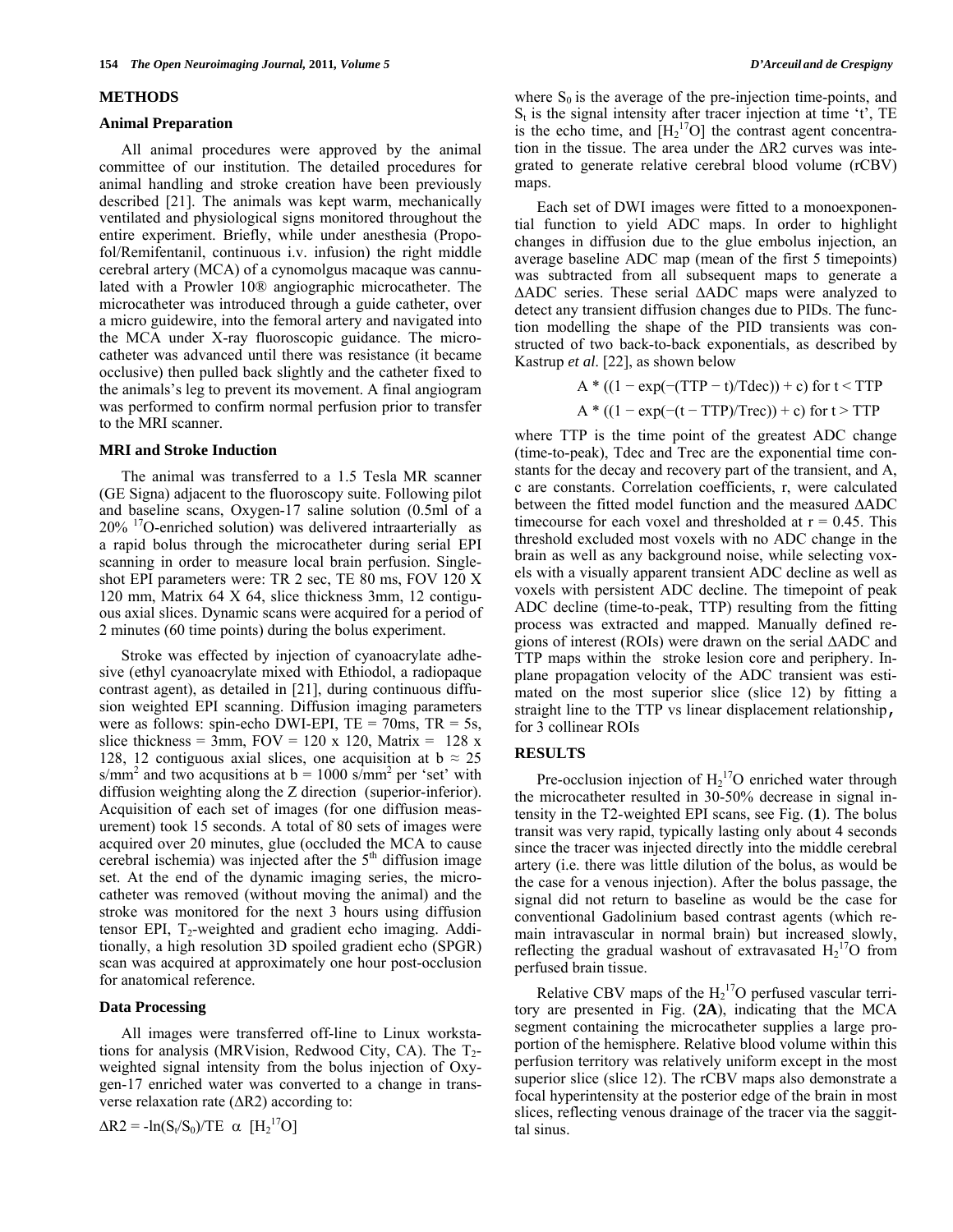

**Fig. (1). (A**) Axial low diffusion-weighed  $(b_0)$  EPI images covering the entire macaque brain (slices are ordered from 1 (inferior, lower right) to 12 (superior, upper left)). (**B**) Plots of percentage signal intensity vs time within the brain region perfused by 17O enriched water, delivered as a bolus injection through the microcatheter positioned within the middle cerebral artery (ROIs encompassed all of the perfusion region on the slices shown).



**Fig.** (2). (A) Relative CBV maps (arbitrary scale) of the arterial territory perfused by the microcatheter from the bolus injection of <sup>17</sup>O enriched water. (**B**) ADC difference maps ( $\Delta$  ADC, grayscale -3x10<sup>-4</sup> – 3x10<sup>-4</sup> mm<sup>2</sup>/s) showing the regional decrease in diffusion coefficient between baseline and the final dynamic timepoints at 18-19 minutes after glue injection. There is good correspondence between the region perfused by the microcatheter and the initial stroke lesion following glue injection, with the addition of a small contralateral lesion mainly in the caudate. The small region of decreased ADC in the posterior contralateral occipital lobe in slice 4 (lower left image in B) represents a transient depolarization at the end of the image series.

 Fig. (**2B**) shows ADC maps averaged over the final 5 timepoints (totalling 1.25 minutes) of the serial diffusion measurements, indicating the extent of the acute diffusion decline following glue injection. The initial extent of the acute stroke, defined by this early diffusion decrease, closely matches the vascular territory of the MCA segment (Fig. **2A**) with the addition of a small area of contralateral involvement in the most superior slices as well as in the contralateral caudate and putamen. The initial stroke volume measured from these  $\triangle ADC$  maps was 18.6ml by 17 minutes after glue injection which grew by about 15% to 21.4ml measured (by diffusion MRI) at 107 minutes.

 The results of fitting the model PID function to the serial ADC maps are shown in Fig. (**3**). The core of the initial stroke lesion appears as a bright mixed signal intensity region in the TTP maps (Fig. **3A**) where the ADC declines persistently, see upper two plots in Fig. (**3B**). The 'core' area on the TTP maps closely match the areas of ADC decline, Fig. (**2B**). Voxels with persistent diffusion declines fall above threshold for the transient function fitting because of the large signal changes however, the TTP values fall towards the end of the time series and are noise driven. The time delay between embolization and the rapid change in ADC within the initial lesion core was approximately 95 seconds.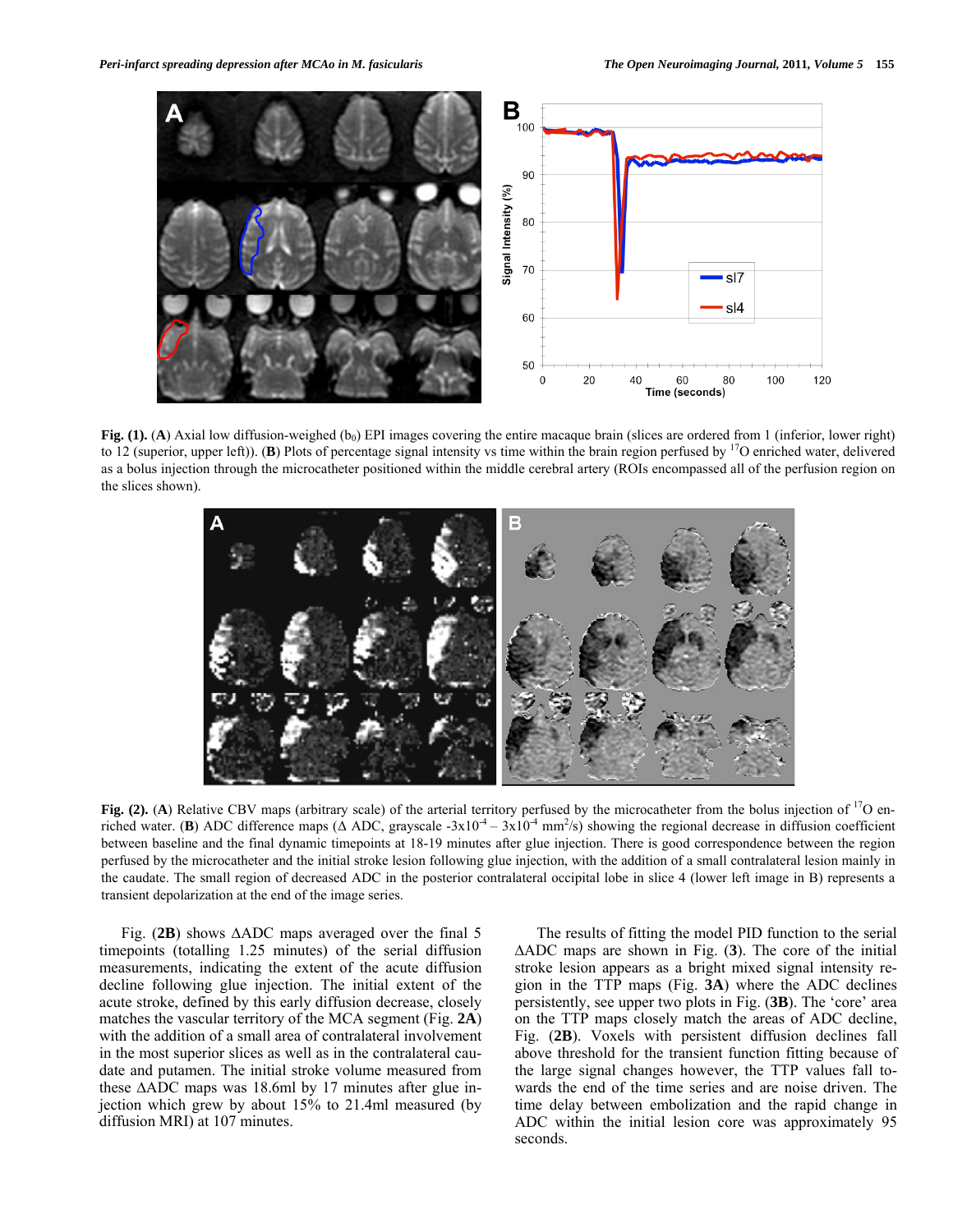

**Fig. (3).** (**A**) ADC-TTP maps resulting from fitting the model transient function to the serial diffusion data. Pixel values represent the timepoint of the peak diffusion decline (grayscale 0–20min, i.e. darker voxels represent an earlier peak diffusion decline). Bright mottled areas represent areas of persistent ADC decline consistent with the lesion core (peak position is noise-driven). Smoother grayscale regions represent voxels containing ADC transients (consistent peak position across multiple neighboring voxels) reflecting a propagating depolarization wave spreading in a superior-inferior direction mostly in the contralateral 'peri-infarct' brain. (**B**)  $\triangle ADC$  timecourses measured from the color-coded ROIs shown in (A) indicating both persistent ADC declines in the lesion (broken lines on the plots and dotted ROI outlines) and propagating transients (solid lines) in peripheral tissue. Plots are color coded to ROI location and offset on the vertical scale for clarity. These ADC transients are consistent with a PID wave propagating in an inferior-posterior direction in contralateral gray matter, from a peri-infarct initiation site in the most superior slice (slice 12). In addition, a second transient was observed in a small area of ipsilateral peri-infarct tissue (pale blue arrows, middle row).

 Brain regions exhibiting ADC transients appear as smooth gray regions in the TTP maps, where multiple neighboring voxels contain similar TTP values. The TTP maps and associated ROI plots in Fig. (**3**) are consistent with a propagating PID (or CSD) wave spreading from an initiation site on the most superior slice and spreading towards the inferior-occipital region of the brain through contralateral gray matter. Fig. (**4**) shows a more detailed view of the PID initiation site on slice 12. There was an initial persistent ADC decline in the ipsilateral and a small area of anterior contralateral brain in this section. The propagating diffusion decline seems to have initiated in tissue adjacent to this contralateral ischemic lesion since this is the location of the earliest ADC transient (green plot and ROI in Fig. **4**). The transient PID propagates across this slice in a posterior-lateral (left) direction. By comparing the TTP and spatial coordinates of the three peri-infarct ROIs in Fig. (**4B**), we estimated the in-plane propagation speed of the wave at about 5.0 mm/min. Fig. (**4C**) shows an ADC map acquired at 107 minutes after MCA occlusion showing apparently normal ADC values both ipsi- and contralateral to the stroke in this slice (although the stroke area grew slightly in the more inferior slices).

 Mean arterial blood pressure (MABP) steadily increased during the experiment (Table 1). The animal was removed from the scanner at approximately 3 hours after occlusion, all catheters were removed and the animal moved to a recovery area. However the animal did not regain consciousness after anesthetic recovery, and subsequently died at approximately 9 hours post MCAO. Post mortem examination of the brain revealed ipsilateral subarachnoid hemorrhage, likely the cause of death.

# **DISCUSSION**

 This work provides, to our knowledge, the first demonstration of spreading *peri-infarct* depressions by dynamic MRI in a higher primate brain. The pattern of propagating diffusion changes through 'uninvolved' peri-infarct brain initiated at the point of stroke induction mirrors previous observations following embolic stroke in rats [22]. In the rat, multiple spontaneous PIDs may be detected within the first 3-6 hours after stroke, however in the current study we did not detect any additional spontaneous PIDs, likely because of the limited sampling window of up to 17 minutes post occlusion. In addition, the PID wave detected in our study

| Table 1. | <b>Physiological parameters recorded</b> |  |
|----------|------------------------------------------|--|
|          |                                          |  |

|             | <b>Baseline</b> | <b>Surgery</b> | <b>Post-Occlusion</b> |
|-------------|-----------------|----------------|-----------------------|
| MABP (mmHg) | $59 + 7$        | $88 \pm 9$     | $92 \pm 14$           |
| <b>HR</b>   | $133 \pm 5$     | $108 \pm 5$    | $116 \pm 12$          |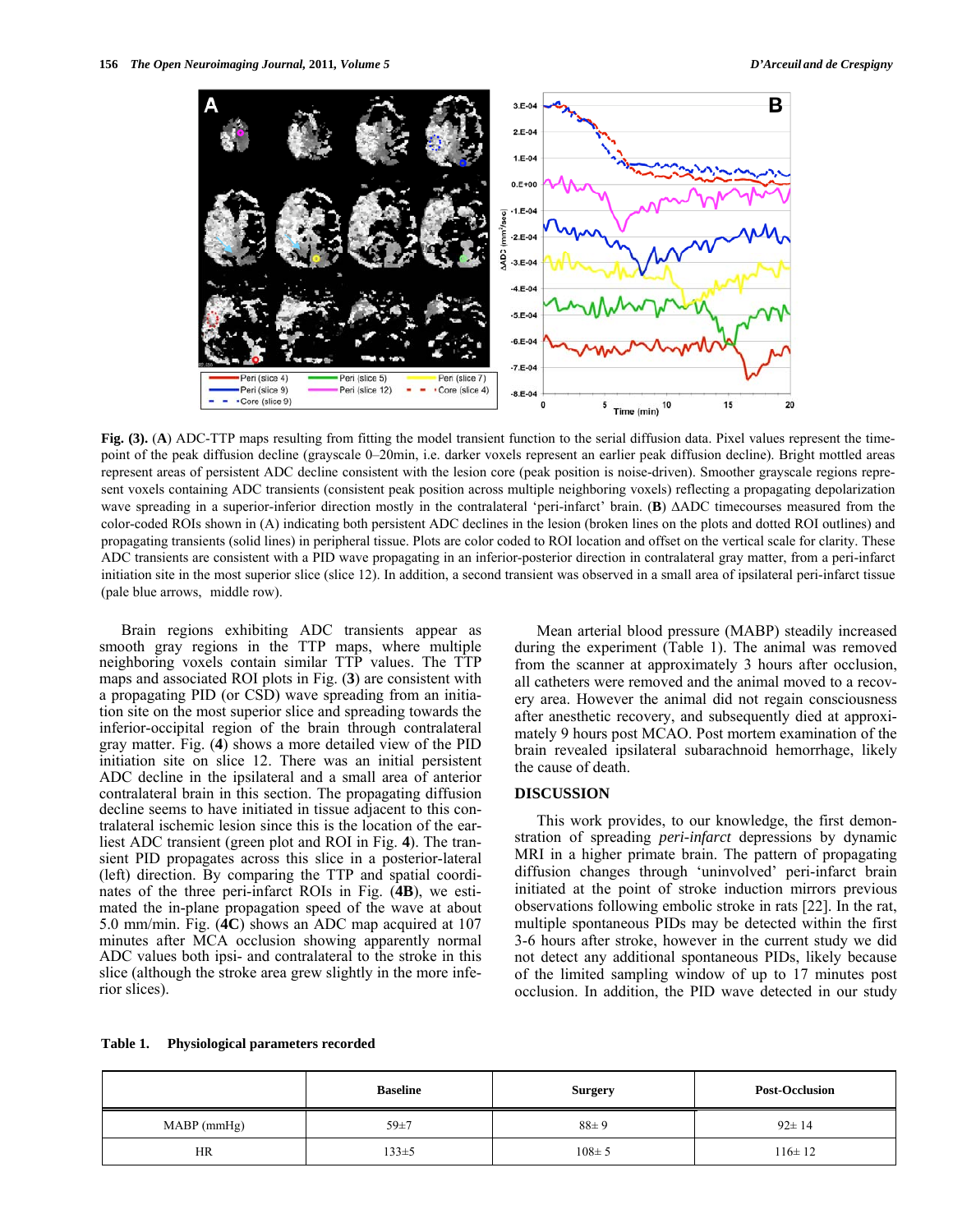

**Fig. (4).** (**A**) SPGR anatomical image and (**B**) ΔADC map of the most anterior slice (slice 12) of the brain. The ΔADC map was acquired at about 6 minutes post-occlusion, indicated by the red arrow on the plots. The dark band beneath the red dot in B captures the propagating ADC wave as it traverses the peri-infarct tissue. (C) ADC map at 107 minutes after occlusion showing that the early persistent diffusion declines eventually resolve in this slice. (**D**) ADC timecourses from the color-coded ROIs shown in B, demonstrating an initial persistent depolarization in the 'core' but propagating transient changes across the remaining contralateral brain at this level. The in-plane speed of this propagating wave was estimated at 5mm/min.

occurred in brain contralateral to the main infarct, though apparently initiated by an area of focal ischemia in the contralateral superior brain; in agreement with literature results suggesting that CSD waves do not cross the midline [22]. While the perfusion experiment using  $H_2$ <sup>17</sup>O confirmed that the MCA segment containing the microcatheter supplied only ipsilateral brain, it is likely that manual injection of the more viscous glue solution resulted in some retrograde flow within the MCA, thus permitting a fraction of the glue embolus to flow via the circle of Willis into the contralateral circulation, inducing areas of focal ischemia there.

 While CSD in normal rodent brain can be easily initiated, as described earlier, imaging and electrophysiological data has shown that it is difficult to elicit in macaques [23], suggesting that the role of CSD in higher primates may be different from that in rodents. A serial diffusion MRI study in acute stroke patients [24] also failed to demonstrate PIDs, although it is likely that any transients were missed due to the limited sampling duration of the scans (15 minutes) and the late onset of imaging after stroke initiation (median 9.7 hours). The data presented here, though in a single animal, confirms that PIDs can occur in higher nonhuman primates, although more data is needed to confirm a link with infarct expansion.

 Our MRI data in macaques is consistent with recent human data in cases of acute cerebral ischemia resulting from subarachnoid hemorrhage. The occurrence of CSDs in the periphery of the damaged cortex in human patients with traumatic brain injury, intracranial or subarachnoid hemorrhage, hematomas have been demonstrated in electrocorticographic (EcoG) studies [25, 26]. Recurrent clusters of spreading depression have been described in patients with subarachnoid hemorrhage and it has been reported that they are early indicators of delayed ischemic brain damage [27, 28]. In particular, Dreier *et al*. [27] recorded EcoG for periods of 1-10 days, beginning between 0.5 and 2 days after surgery (cranial opening) for subarachnoid hemorrhage and reported that clusters of spreading depressions with depression periods increasing to 60-90 minutes often predicted delayed infarction.

 We estimated a propagation speed for the detected PID wave of approximately 5mm/min in the most superior slice. This slice was selected for the measurement because the propagation direction of the SD wave was clearly defined. However many voxels in this slice likely contain a mixture of both gray and white matter, as suggested by comparison with the (much thinner slice) anatomical SPGR image at the same level (Fig. **4A**, which has good gray/white contrast).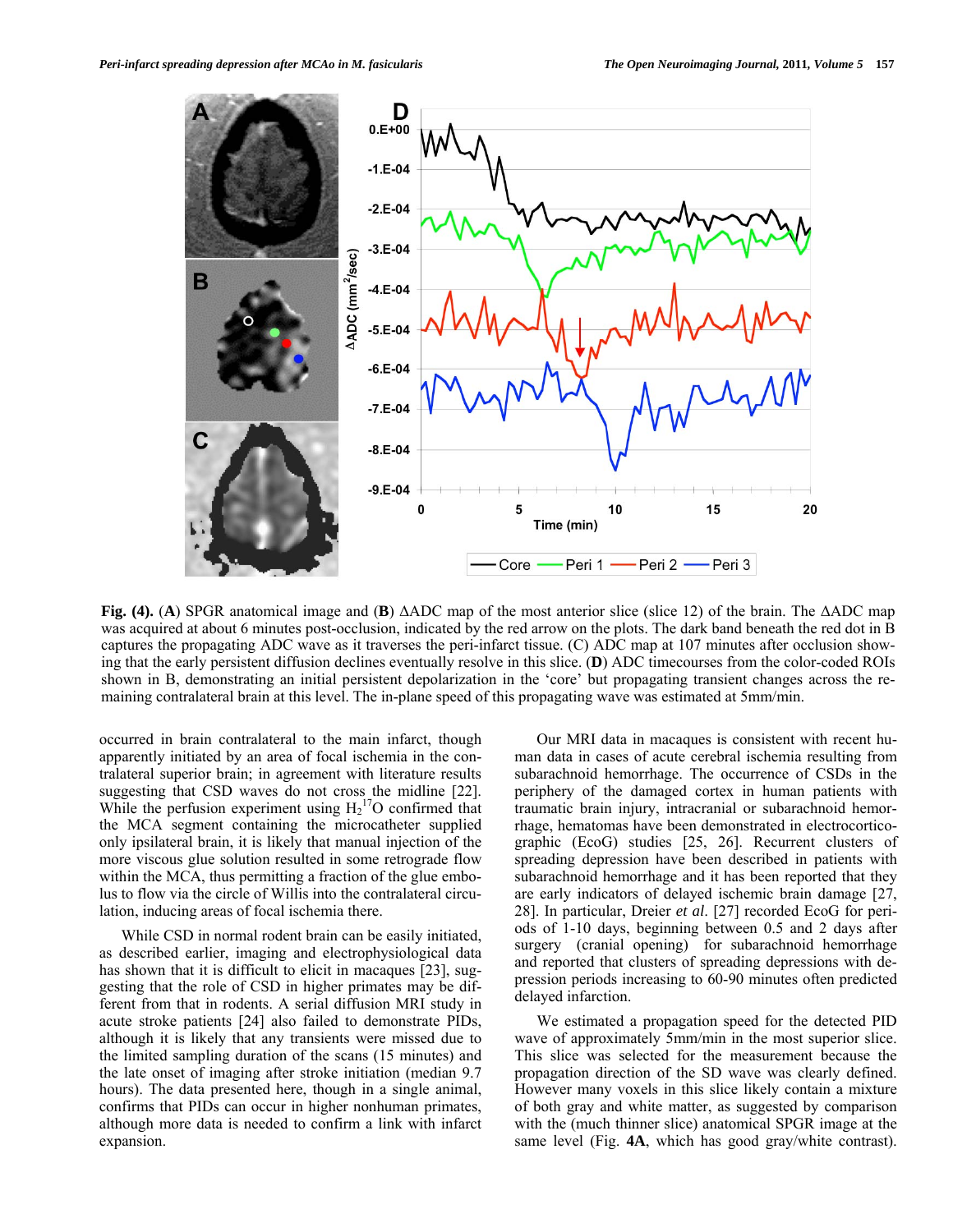Assuming the PID wave travels only in the convoluted gray matter strip, the true propagation distance between the ROIs measured in Fig. **4B** is likely longer than the linear in-plane separation of the measurements. Thus our measured propagation speed may have been slightly underestimated. Nevertheless this propagation speed is not dissimilar to 3.3mm/min reported using similar MRI methodology for CSD in normal rodent brain [14]. In addition, Fabicus *et al* [25] measured an average CSD speed of 3.3 mm/min using a single electrode strip while Dreier *et al* [27] (2-6 electrode strips) measured a rate of about 2 mm/min. One must bear in mind however that unidirectional electrode arrays can only measure one component of the velocity (thus likely to underestimate the true speed) while MRI has the potential to characterize the CSD wave in 3 dimensions.

 This work shows that large signal changes in perfused brain tissue are detectable after an injection of a small volume of fairly low enrichment  $(20\%)$ <sup>17</sup>O water using intraarterial delivery. The relatively high local concentrations thus achievable allow quantitative CBF measurements which may prove useful during neurointerventional procedures to assess and treat ischemic infarctions as well as monitoring intra-arterial delivery of pharmaceutical compounds to the brain [19]. Oxygen-17 water is safe and offers the potential for more accurate CBF quantitation than the more common bolus tracking approach using Gadolinium agents. The tracer kinetics of Oxygen-17 injection can be modeled, employing a single-tissue compartment model [18, 20] and cerebral blood flow (CBF) and mean transit times (MTT) can be determined [29]. In these studies we were able to map out the volume of the MCA territory perfused by the microcatheter which showed close correspondence to region of decreased ADC.

# **CONCLUSIONS**

 Dynamic diffusion MRI is well suited for 3D visualization of hyperacute stroke formation and peri-infarct spreading depressions in primate brain. The detection of PIDs following embolic stroke in a higher nonhuman primate brain supports the hypothesis that spreading depressions may occur following occlusive stroke in humans. In addition, we have demonstrated the feasibility of arterial injection of Oxygen-17 enriched water as a freely diffusible MRI tracer to map regional cerebral perfusion.

## **ACKNOWLEDGEMENTS**

 We would like to acknowledge other members of the experimental team who assisted with the generation of the original MRI datasets; Drs. J. Pryor, Y. Liu, M. Duggan, J. He. We are also grateful for support from the N.I.H. (1R01- NS41285, P41RR14075) and American Heart Association (Established Investigator Award).

# **REFERENCES**

- [1] Leao AA. Spreading depression of activity in the cerebral cortex. J Nurophysiol 1944; 107: 359-90.
- [2] Aquino-Cias J, Aneiros-Riba R, Hernandez-Mesa N. Cortical afterdischarges during Leao's cortical spreading depression. Physiol Bohemoslov 1976; 25(1): 66-9.
- [3] Fregni F, Liebetanz D, Monte-Silva KK, *et al*. Effects of transcranial direct current stimulation coupled with repetitive electrical stimulation on cortical spreading depression. Exp Neurol 2007; 204(1): 462-6.
- [4] Hasegawa Y, Latour LL, Formato JE, Sotak CH, Fisher M. Spreading waves of a reduced diffusion coefficient of water in normal and ischemic rat brain. J Cereb Blood Flow Metab 1995; 15(2): 179-87.
- [5] James MF, Smith MI, Bockhorst KH, *et al*. Cortical spreading depression in the gyrencephalic feline brain studied by magnetic resonance imaging. J Physiol 1999; 519 (Pt 2): 415-25.
- [6] Rother J, de Crespigny AJ, D'Arceuil H, Mosley ME. MR detection of cortical spreading depression immediately after focal ischemia in the rat. J Cereb Blood Flow Metab 1996; 16(2): 214-20.
- [7] Smith JM, James MF, Bockhorst KH, *et al*. Investigation of feline brain anatomy for the detection of cortical spreading depression with magnetic resonance imaging. J Anat 2001; 198(Pt 5): 537-54.
- [8] Van Harreveld A, Stamm JS, Christensen E. Spreading Depression in Rabbit, Cat and Monkey Am J Physiol 1956; 184: 312-20.
- [9] Gill R, Andine P, Hillered L, Persson L, Hagberg H. The effect of MK-801 on cortical spreading depression in the penumbral zone following focal ischaemia in the rat. J Cereb Blood Flow Metab 1992; 12(3): 371-9.
- [10] Busch E, Gyngell ML, Eis M, Hoehn-Berlage M, Hossmann KA. Potassium-induced cortical spreading depressions during focal cerebral ischemia in rats: contribution to lesion growth assessed by diffusion-weighted NMR and biochemical imaging. J Cereb Blood Flow Metab 1996; 16(6): 1090-9.
- [11] Takano K, Latour LL, Formato JE, *et al*. The role of spreading depression in focal ischemia evaluated by diffusion mapping. Ann Neurol 1996; 39(3): 308-18.
- [12] Hossmann KA. Periinfarct depolarizations. Cerebrovasc Brain Metab Rev 1996; 8(3): 195-208.
- [13] Gardner-Medwin A, van Bruggen N, Williams S, Ahier R. Magnetic resonance imaging of propagating waves of spreading depression in the anesthetised rat. J Cereb Blood Flow Metab 1994; 14: 7- 11.
- [14] Latour L, Hasegawa Y, Formato J, Fisher M, Sotak C. Spreading waves of decreased diffusion coefficient after cortical stimulation in the rat brain. Magn Reson Med 1994; 32: 189-98.
- [15] de Crespigny A, D'Arceuil H, He J, Putman C, Budzik R, Gonzalez R. Arterial Delivery of Oxygen-17 Contrast Agent in Primates. International Society for Magnetic Resonance in Medicine, 10th Annual Meeting. 2002 ;2: 1095.
- [16] Arai T, Nakao S, Morikawa S, *et al*. Measurement of local cerebral blood flow by magnetic resonance imaging: *in vivo* autoradiographic strategy using 17O-labeled water. Brain Res Bull 1998; 45(5): 451-6.
- [17] Hopkins AL, Barr RG. Oxygen-17 compounds as potential NMR T2 contrast agents: enrichment effects of H2(17)O on protein solutions and living tissues. Magn Reson Med 1987; 4(4): 399-403.
- [18] Kwong KK, Hopkins AL, Belliveau JW, *et al*. Proton NMR imaging of cerebral blood flow using H2(17)O. Magn Reson Med 1991; 22(1): 154-8.
- [19] Pryor J, D'Arceuil H, Phil M, *et al*. Superselective intracerebral catheterization of a branch of the internal carotid artery coupled with magnetic resonance imaging. Interv Neuroradiol 2007; 13(3): 277-80.
- [20] Pekar J, Ligeti L, Ruttner Z, *et al*. *In vivo* measurement of cerebral oxygen consumption and blood flow using 17O magnetic resonance imaging. Magn Reson Med 1991; 21(2): 313-9.
- [21] D'Arceuil HE, Duggan M, He J, Pryor J, de Crespigny A. Middle cerebral artery occlusion in Macaca fascicularis: acute and chronic stroke evolution. J Med Primatol 2006; 35(2): 78-86.
- [22] Kastrup A, Neumann-Haefelin T, Moseley ME, de Crespigny A. High speed diffusion magnetic resonance imaging of ischemia and spontaneous periinfarct spreading depression after thromboembolic stroke in the rat. J Cereb Blood Flow Metab 2000; 20(12): 1636-47.
- [23] Yokota C, Kuge Y, Hasegawa Y, *et al*. Unique profile of spreading depression in a primate model. J Cereb Blood Flow Metab 2002; 22(7): 835-42.
- [24] Back T, Hirsch JG, Szabo K, Gass A. Failure to demonstrate periinfarct depolarizations by repetitive MR diffusion imaging in acute human stroke. Stroke 2000; 31(12): 2901-6.
- [25] Fabricius M, Fuhr S, Bhatia R, *et al*. Cortical spreading depression and peri-infarct depolarization in acutely injured human cerebral cortex. Brain 2006; 129(Pt 3): 778-90.
- [26] Strong AJ, Fabricius M, Boutelle MG, *et al*. Spreading and synchronous depressions of cortical activity in acutely injured human brain. Stroke 2002; 33(12): 2738-43.